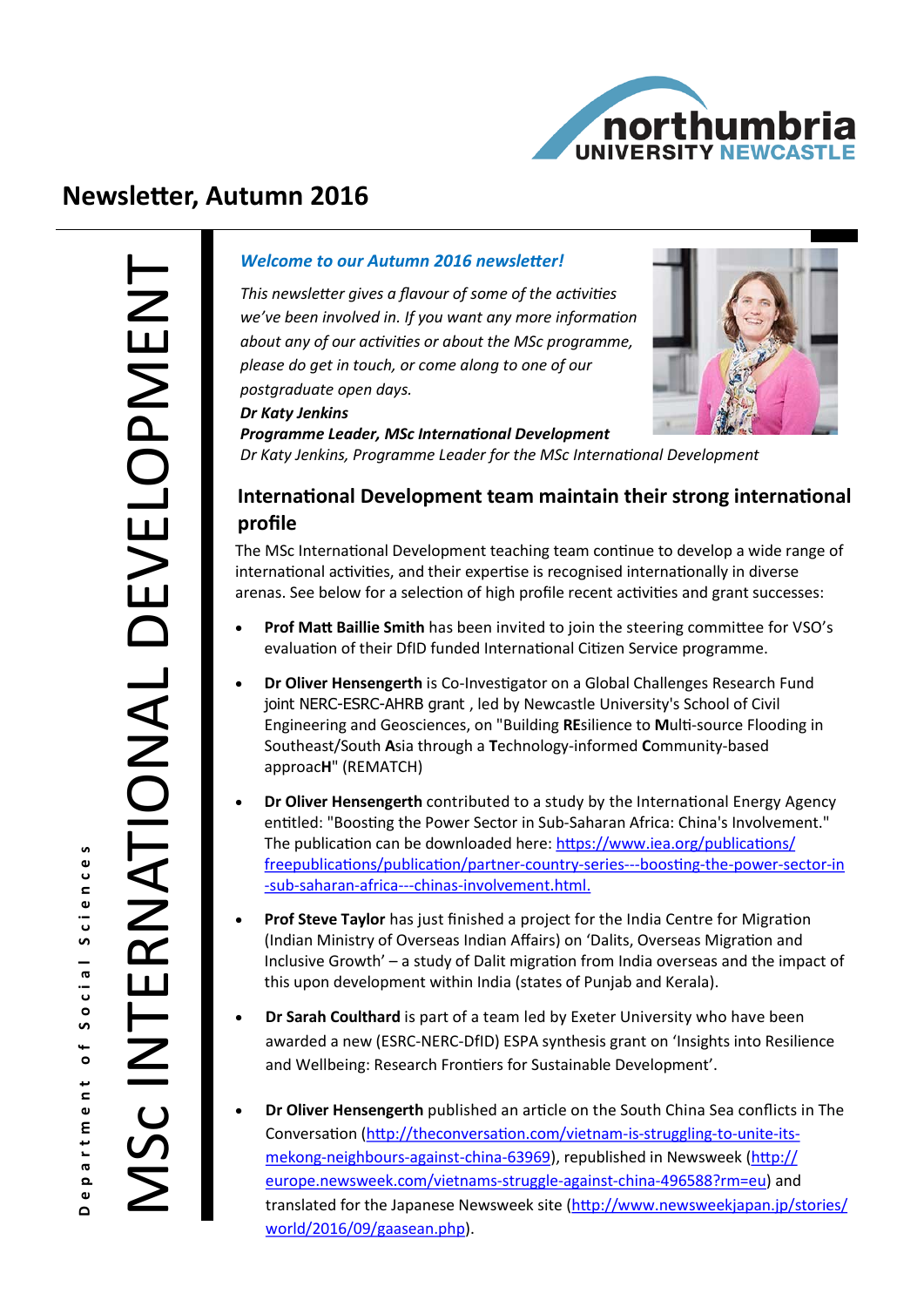### **Programme highlights**

It's a bumper year for students on the MSc programme, and we're delighted to welcome such a strong and diverse cohort of students, with students from countries including Nigeria, USA, Bangladesh, Bahrain, Jordan and the UK.

We're also delighted to welcome **Dr Mark Griffiths** and **Dr Hanneke Mol** to the Department and to the MSc teaching team! Mark and Hanneke have both been appointed to three year Vice Chancellor's Fellowships, and will be contributing to teaching on the MSc International Development.

The semester has got off to a great start, delivering an enhanced programme, including new modules informed by the team's research activities. We're looking forward to another busy year ahead. Below, you can see some of the highlights so far from this semester:

- Staff and students enjoyed a sociable evening and got to know each other over drinks and a pizza for this semester's staff-student social.
- Visiting scholar Dr Philile Mbatha, from University of Cape Town, South Africa, ran a workshop on sustainable livelihoods and conservation conflict – the case of Kosi Bay South Africa. Students designed detailed livelihood portfolios based on subjects from Philile's recent research. During her six weeks in the Department, funded by a British Council Newton Fund travel grant, Philile also gave a Centre for International Development research seminar for staff and students.
- Students participated in a workshop on 'Becoming a Global Graduate and Using Social Media Effectively ' as part of the MSc programme's employability activities.

#### **Recent Publications**

**Baillie Smith, M.** (2016) (ed. with Amy Skinner, Eleanor Brown and Tobias Troll).Education, Learning and the Transformation of Development, London: Routledge (Routledge Rethinking Development Series)

**Baillie Smith, M.** (2016) 'Global Citizenship and Development: from benevolence to global justice?' In J. Grugel and D. Hammett (eds) The Palgrave Handbook of International Development. London: Palgrave.

**Baillie Smith, M.** and **Jenkins, K.** (2016) 'Civil society activists and vulnerability in South India: the relational politics of life history methods and development research' *Social and Cultural Geography* DOI: 10.1080/14649365.2016.1216157

**Griffiths, M.** (2016) 'Writing the body, writing Others: a story of transcendence and potential in volunteering for development' *Geographical Journal* DOI: 10.1111/geoj.12200

**Griffiths, M.** & Brown, E. (2016) 'Embodied experiences in international volunteering: power-body relations and performative ontologies' *Social & Cultural Geography* DOI: 10.1080/14649365.2016.1210670

**Griffiths, M.** (2016) 'From heterogeneous worlds: western privilege, class and positionality in the South'. *Area* DOI:10.1111/area.12277